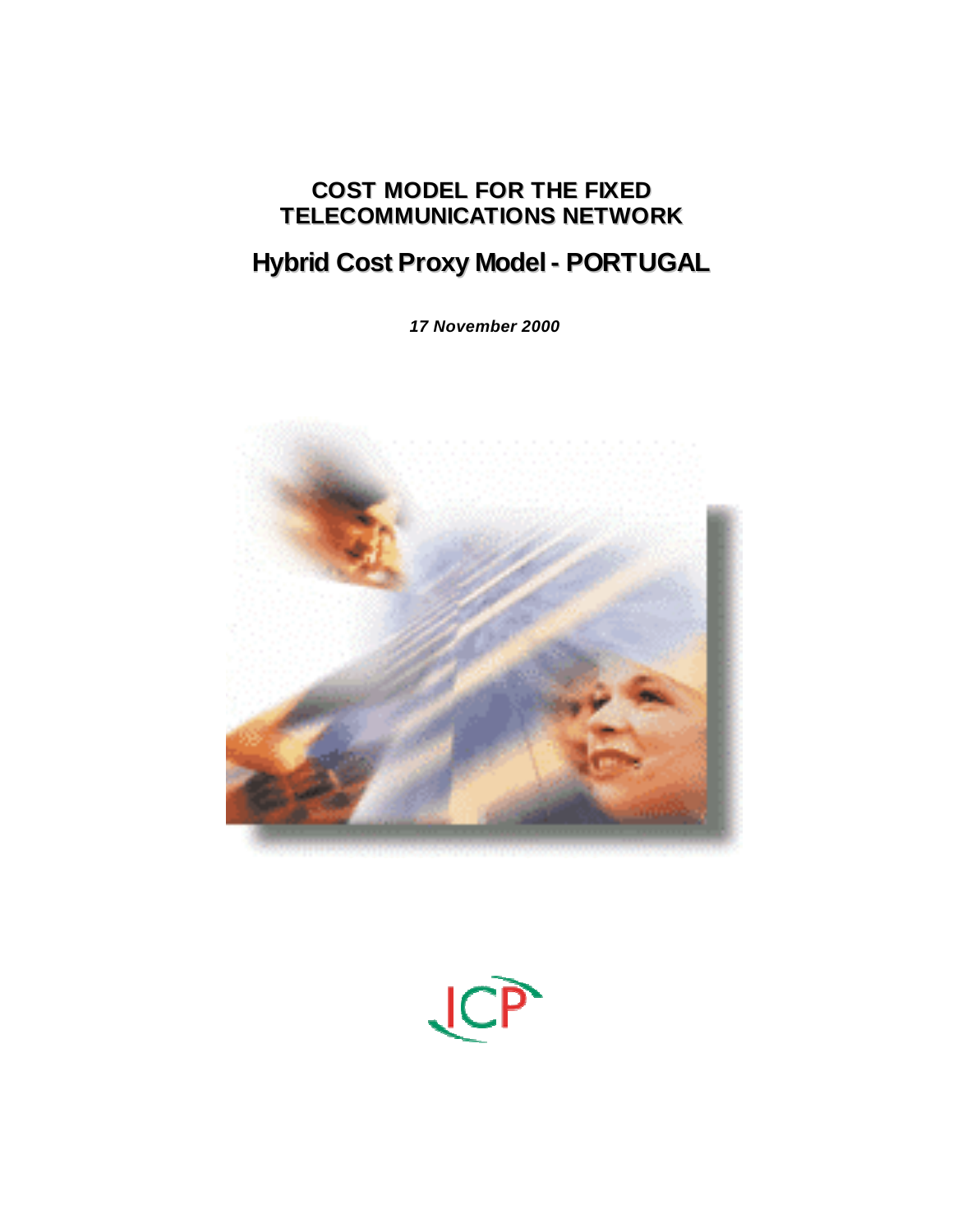# **INDEX**

| 1.           |       |           |
|--------------|-------|-----------|
| $\mathbf{2}$ |       |           |
|              | 2.1   |           |
|              | 2.1.1 |           |
|              |       |           |
|              |       |           |
|              | 212   |           |
|              | 2.2   |           |
|              | 2.2.1 |           |
|              | 2.2.2 |           |
| $\mathbf{3}$ |       |           |
|              | 3.1   |           |
|              | 3.2   |           |
|              | 3.2.1 | Access 12 |
|              | 3.2.2 |           |
|              | 3.3   |           |
| 4            |       |           |
|              | 4.1   |           |
|              | 4.2   |           |
|              | 4.3   |           |
| 5.           |       |           |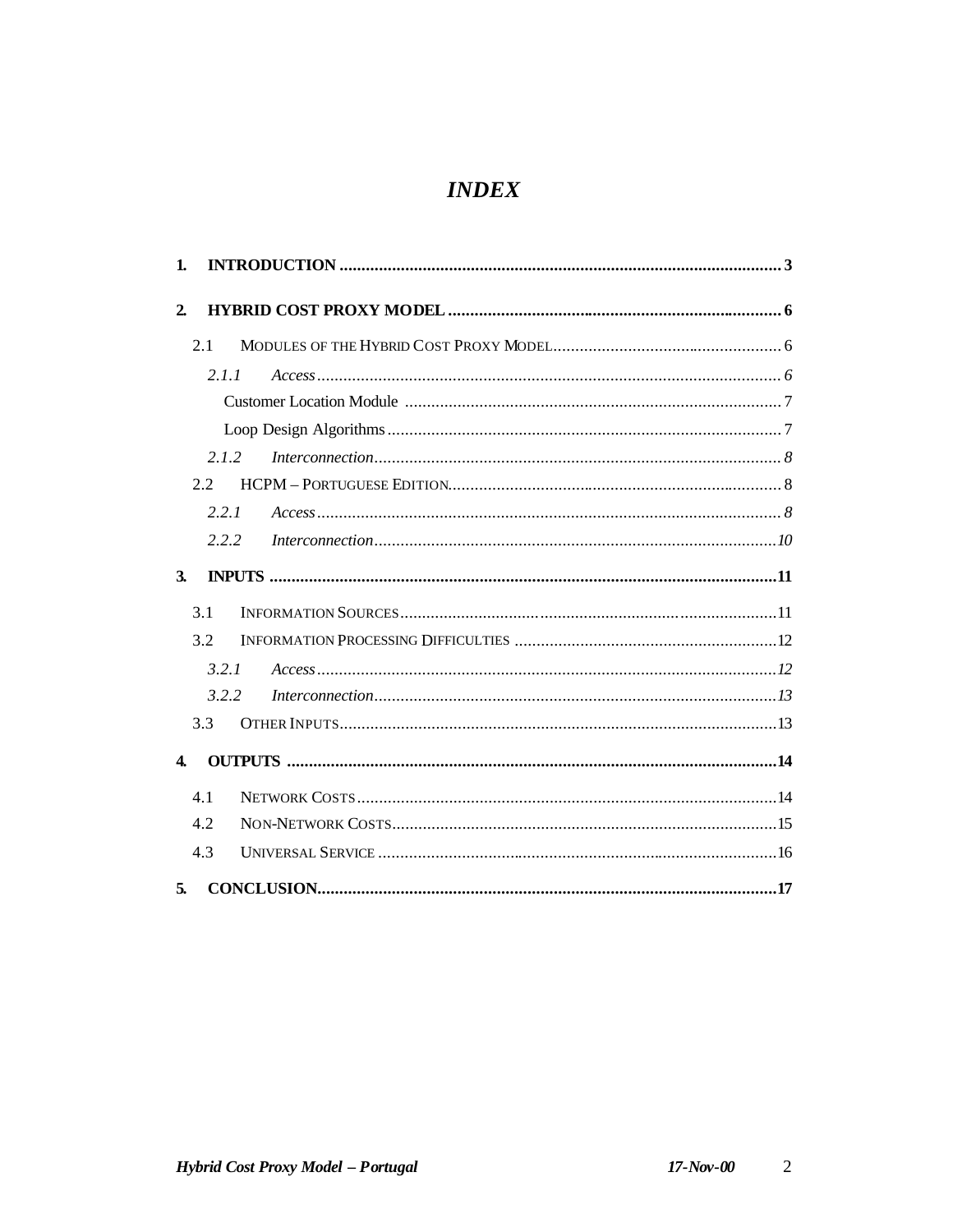# **1. INTRODUCTION**

The present document aims to provide an overview of the work developed by a Project Group of the Instituto das Comunicações de Portugal (ICP), created as an engineering process economic cost model (b ottom-up) to calculate the long-term costs that an efficient entrant – constrained by the current locations of exchange nodes of the historic operator of the fixed telephone network in Portugal – would bear if it decided to satisfy the entire present demand for telecommunications switched services and leased lines.

The services' price-cost orientation, the interconnection between rival networks and the obligation to provide telecommunications Universal Service constitute critical issues in which the regulatory authority must be particularly skilled.

In order to give correct signals to promote efficient new market entrants, and suitable investment and innovation levels, the regulatory authority must base its decisions on **forward-looking economic costs** . This is because the accounting costs presented by the incumbent operator are historic costs that, by definition, will not be borne by new entrants. New entrants will decide upon the basis of current costs. Thus in addition to the information produced by accounting models, the regulatory authority needs additional information in order to calculate forward-looking economic costs.

The cost methodology that supplies correct signals to increasingly competitive markets is the **engineering process approach**, because it enables an exact spatial configuration of the latest infrastructure-related elements of the network (evaluated at current prices) needed in order to satisfy demand levels as established by user inputs. In this manner it is possible to determine the minimum forward-looking economic costs of the services identified for this purpose, using the appropriate combination of network elements. At the same time, this approach ensures that sufficient network facilities are deployed in order to satisfy demand at the quality of service specified by the model inputs.

In order to estimate the cost of infrastructures required for the production of telecommunications services, long-term engineering process economic models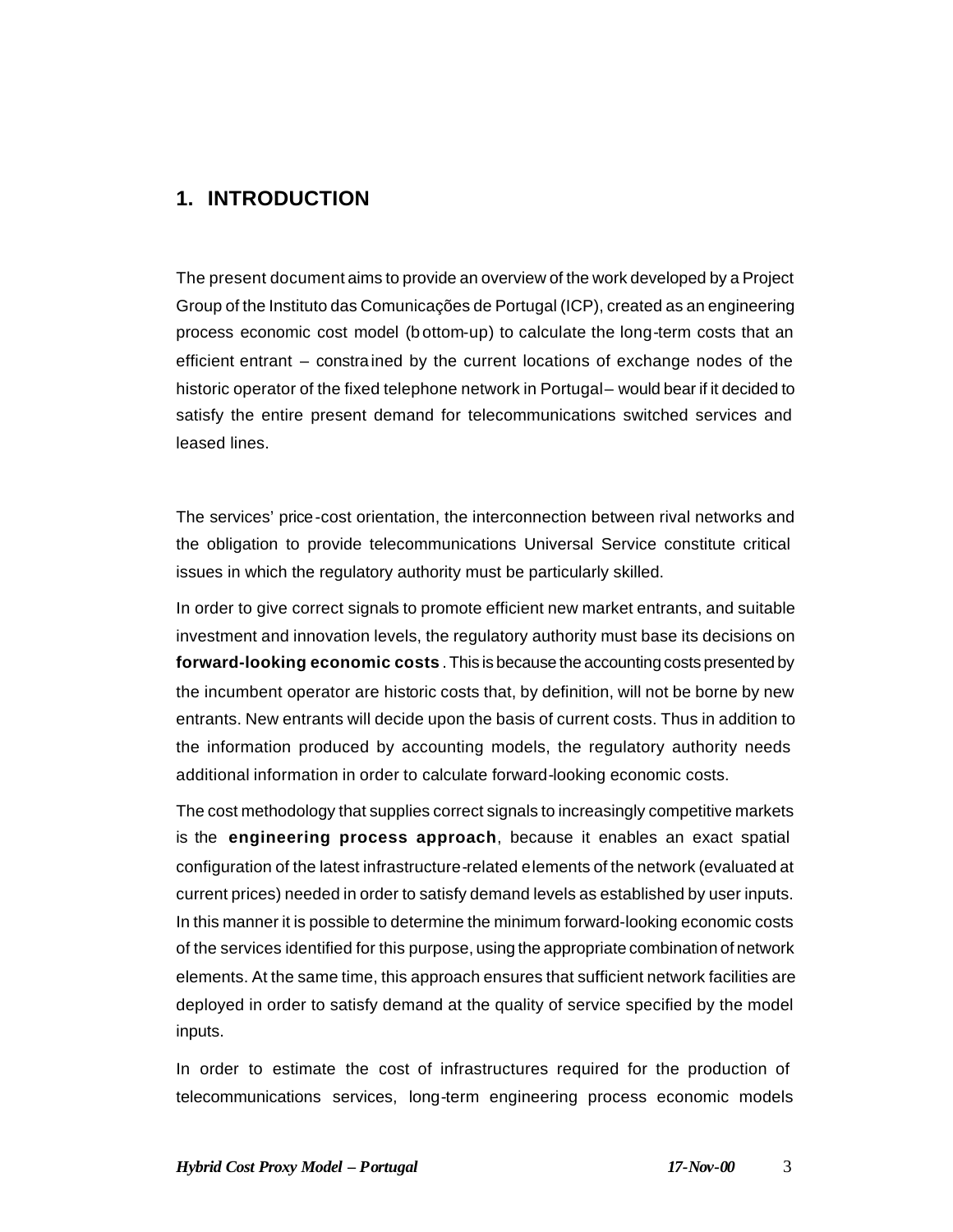combine the engineering process of production of services with optimisation routines, incorporating the engineering standards and practises used by telecommunications companies when they plan their telecommunications networks.

The cost-output relationship is derived from an optimising behaviour: the minimum production cost is determined for various output levels given the prices of inputs, engineering constraints and the production function.

There are essentially two approaches to the economic costing of the engineering process of telecommunications networks – the **scorched earth or green field** approach; and the **scorched node** approach. Models using the first approach handle all inputs as variables, including the number and location of exchanges. Models using the second approach assume that the location and number of exchanges are fixed. The rigidity of input may be used in order to assess the degree of historic inefficiency associated with the growth of networks.

The scorched node approach has generally been preferred by incumbent historic operators and regulatory authorities. Until now, most engineering process economic models used b y incumbent operators have not considered the objective of optimisation of the location of exchanges, as a new entrant would do. For example, when a telephone company calculates the incremental cost of a client's access circuit, it does not try to determine the cost-minimising location of the exchange. Instead, it assumes that the current location is the optimal solution. In other words, these models assume that the current location is the best solution for minimising long-term costs.

The current location of exchanges may or not be optimal. It is only possible to establish a definite conclusion as to whether the current location is efficient by comparing the present discounted value of the costs of alternative locations. This procedure is consistent with the economic principle that over the long term all inputs are variables.

The key reason that determined the choice of the Hybrid Cost Proxy Model (HCPM) as the model for costing the Portuguese telephone network was the specific manner in which this approach models the access network. Based upon the location of clients, the model uses spatial aggregation algorithms and selects the minimum cost path that connects clients to the exchange.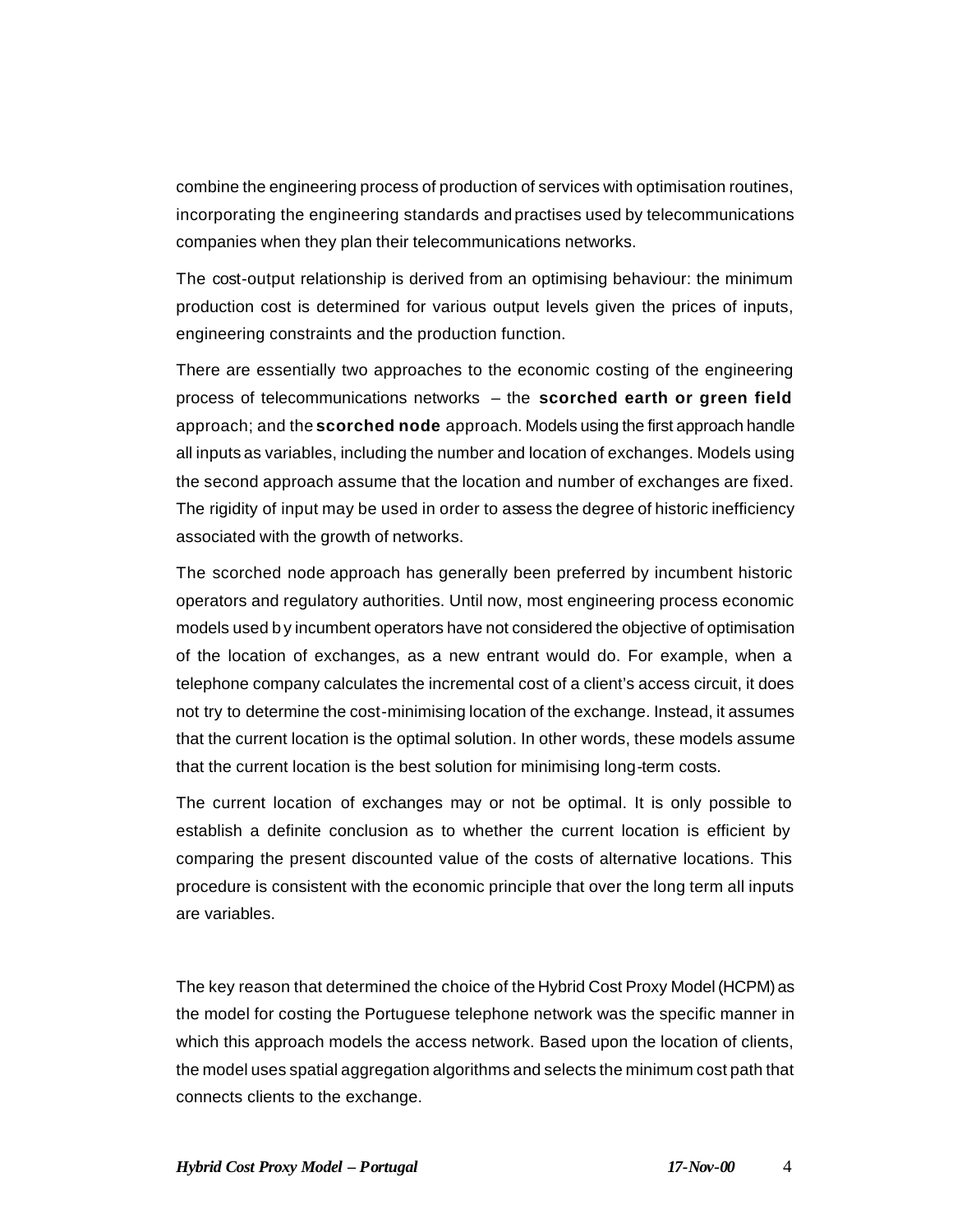HCPM is a typical static long-term engineering process cost model. As a static model, the HCPM is particularly well suited for calculating the cost of services, given that its information requirements have fewer constraints and require less speculation in terms of price levels and future demand levels. The model currently operates only in the scorched node mode and was constructed in the two typical stages of an engineering process. First, identification is made of the engineering process stages used in order to design telecommunications networks. The engineering procedures are then reduced to mathematical relationships. This reduction is the core of an engineering process model; engineering functions are expressed as a series of economic equations. The HCPM multiplies the physical quantities of the network elements by their current prices, for all network components – access circuits, exchanges and interconnection circuits – after having calculated the infrastructure and equipment requirements needed in order to satisfy a specific demand level (measured by number of clients and projected traffic). Finally, using suitable algorithms in order to spatially aggregate clients in the access network and exchanges in interconnection rings, the model seeks the combination of technologies that will minimise annual production costs, equivalent to minimising the present value of capital, after maintenance costs and taxes.

Through repeated simulations of cost-output relations, the model favours the development of information formats that makes it possible to measure the impact of varied output levels on production costs for various services. For example, the model is able to compute incremental costs by simulating an increase in the demand level for local calls, measured in minutes of traffic generated.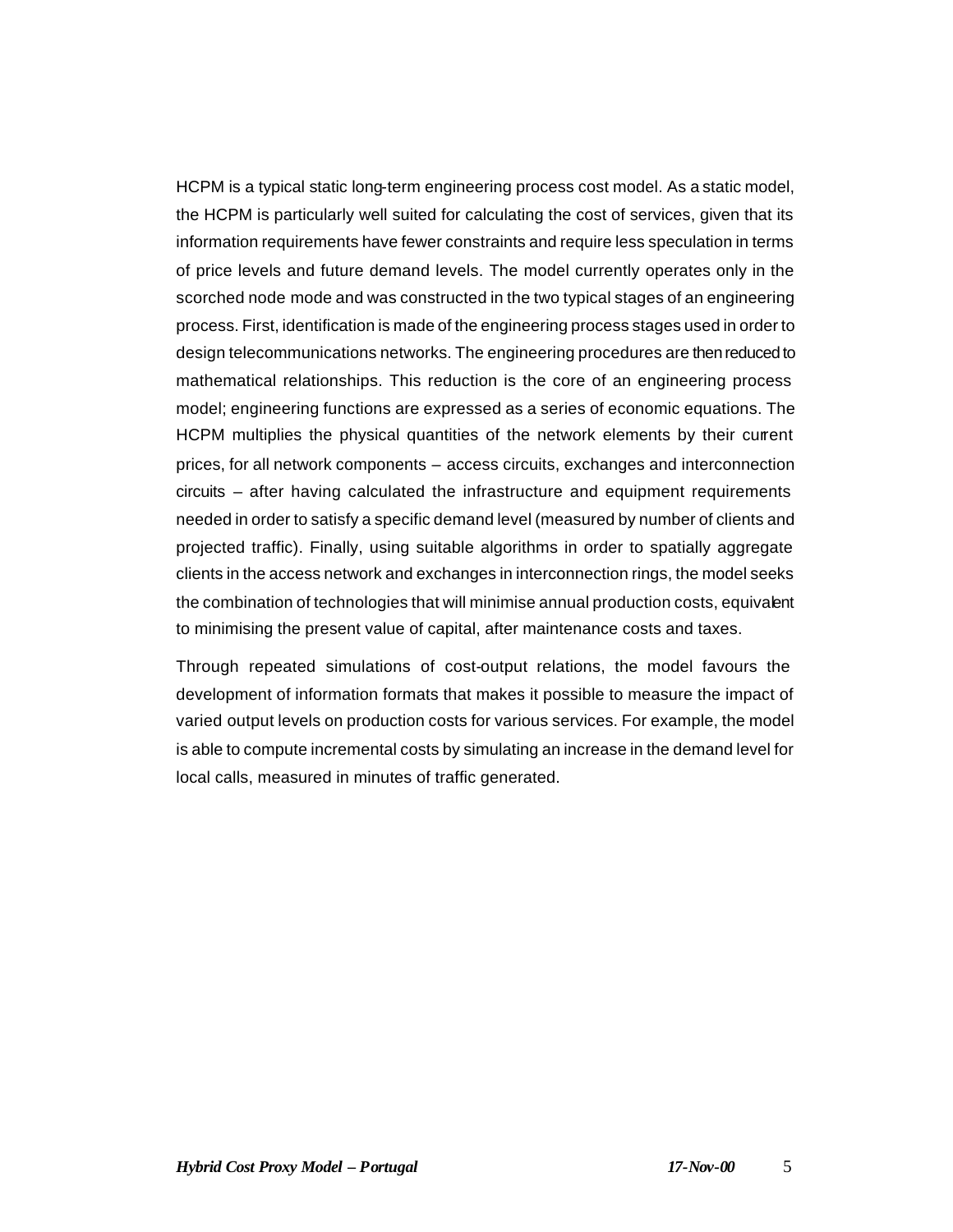# **2. HYBRID COST PROXY MODEL**

This section provides a summary of the original version of the Hybrid Cost Proxy Model<sup>1</sup>, while also outlining the specific aspects that result from applying the model to the Portuguese context.

# **2.1 MODULES OF THE HYBRID COST PROXY MODEL**

The Hybrid Cost Proxy Model was designed considering the access network and the interconnection network as two distinct activities, independently of the existence of sharing of certain infrastructures and consequent sharing of costs.

The optimisation of each network takes place separately, by recourse to distinct programming models. In the access network, the *customer location module* and *loop design module* are the programmes responsible for the design of the feeder and distribution network. In the interconnection network, the *interoffice cluster* and *interoffice design module* ensure complete connectivity between network nodes.

This section starts with the optimisation stages of the access network, followed by the optimising routines for the interconnection network.

### **2.1.1 ACCESS**

 $\overline{\phantom{a}}$ 

The access network guarantees the connection of each client to the exchange in his Wirecenter, through a dedicated circuit. The HCPM model optimises this connection via two modules: the *Customer Location Module* and *Loop Design Module.*

<sup>&</sup>lt;sup>1</sup> Background documentation concerning the HCPM model, may be found in the site: www.fcc.gov/ccb/apd/hcpm/.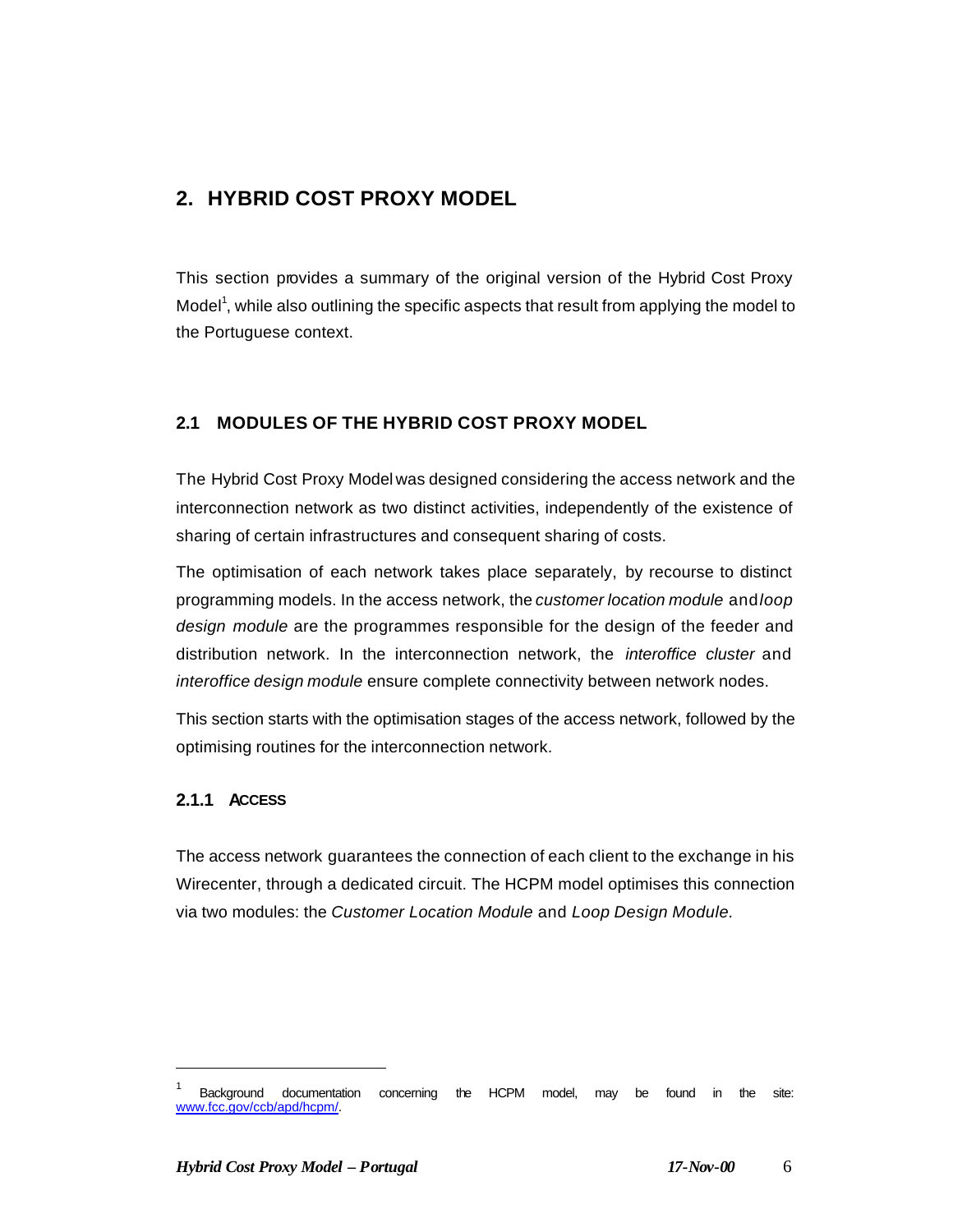#### *Customer Location Module*

On the basis of the geographic location of fixed telephone network clients in a specific wirecenter, the *Customer Location Module* , via the *Cluster Algorithm* selected by the user<sup>2</sup>, starts to group clients into *clusters*, in accordance with engineering constraints.

The centroid of each duster corresponds to a Serving Area Interface (SAI), responsible for connecting the feeder network to the distribution network. The size of each Serving Area (SA), determined by the set of clients connected to each SAI, depends not only on the number of lines, in accordance with the capacity of the Serving Area Interface, but also on the maximum distance permitted to the exchange. This maximum distance determinates the capacity of the copper portion of the local loop to provide access to advanced services using xDSL technology.

Once the clusters or Serving Areas have been defined, it is necessary to transfer the information so as to be read by a *Loop Design Module*. As a result, a grid is superimposed over each Cluster and the location of customers is indicated on a microgrid.

### *Loop Design Algorithms*

After the identification of the inhabited cells by the *Customer Location Module*, the *Loop Design Module* efficiently designs the distribution and feeder networks.

When designing the feeder network, that connects the Serving Area Interfaces to the exchange of the chosen Wirecenter, an algorithm is used based upon the *Minimum Cost Spanning Tree* algorithm.

The distribution network which links the inhabited cells to the nearest concentration point, SAI, is constructed on the basis of two algorithms: the *Minimum Cost Spanning Tree* algorithm and the *Prim Modified* algorithm, responsible for connecting the distribution network to the populated micro cells.

 $\overline{a}$ 

<sup>2</sup> The authors of the model recommend the *Divisive* algorithm that attempts to create a minimum number of *clusters* for each area, in order to minimise costs.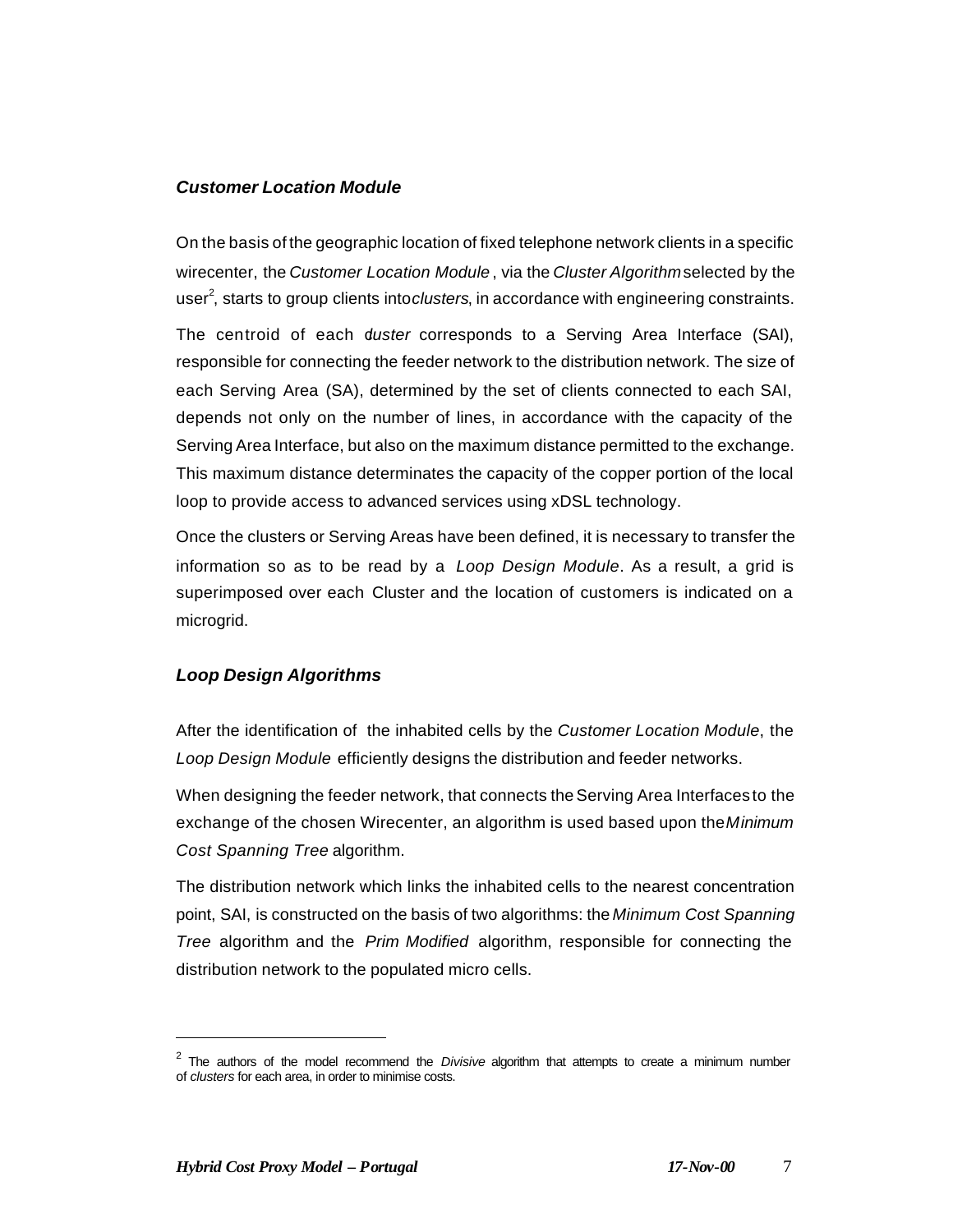#### **2.1.2 INTERCONNECTION**

The design and calculation of interconnection costs is achieved via two modules: the *Interoffice Clustering Module* and the *Interoffice Design Module* .

The *Interoffice Clustering Module* uses cluster analysis in order to determine groupings of exchanges in a ring hierarchy, so as to guarantee perfect connectivity between all network nodes.

The *Interoffice Design Module*, executed after the clustering of exchanges, is responsible for switching the interconnection routes and for determining investment in fiber cables, structures and the capacity of terminal equipment.

### **2.2 HCPM – PORTUGUESE EDITION**

This section describes the specific modifications resulting from adapting the model to Portugal.

An assumption has been made that in terms of exchange equipment only the Line Cards and Main Distribution Frame pertain to the access network, and the rest is attributed to the interconnection network.

### **2.2.1 ACCESS**

In the design of the access network in Portugal, as previously occurred in the United States, the algorithms mentioned in the previous point were used, including the Divisive algorithm for the *Cluster* programme of the *Customer Location Module*.

The HCPM is an exacting model in terms of information concerning the demand for access lines and its geographic location. In addition to the exact locations of all subscriber lines in the exchange, the model is capable of utilising exhaustive geological and altimetric information of the terrain.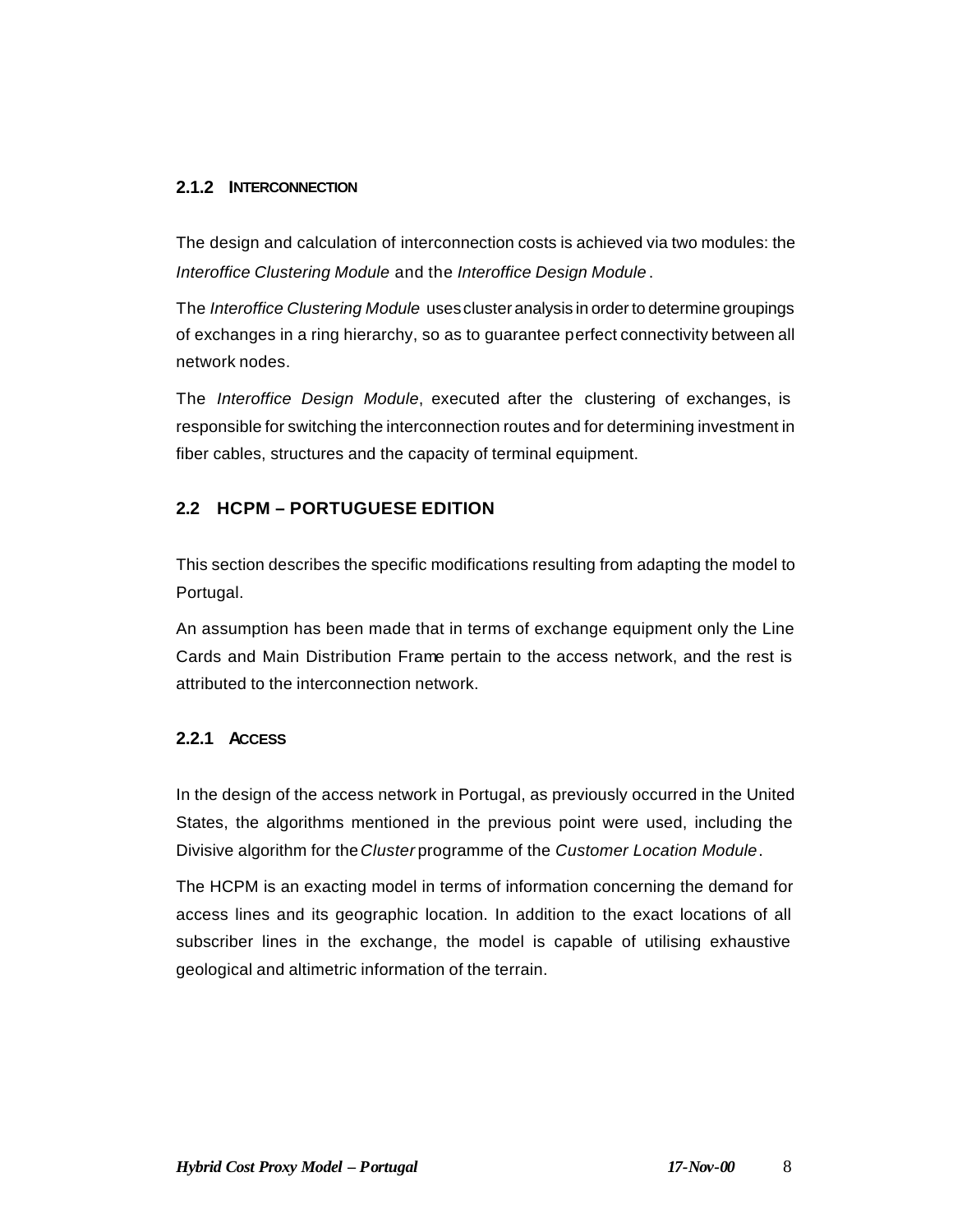In Portugal, the *Instituto Nacional de Estatística* (INE) do not provide *census block data<sup>3</sup>* information with the level of detail required by the model. As a result, the authors of the HCPM model designed auxiliary calculation programmes, that on the basis of information existing in Portugal, attribute lines to geographic locations, taking into consideration the demographic characteristics of the region in which the subscriber's line is located. The geological and altimetric characteristics of the terrain are also considered within each region.

These programmes are responsible for generating the base inputs of the HCPM model, based upon the information collected. The optimisation routines will be applied on these inputs.

The Portuguese edition extends the scorched node notion in order to include the area of influence of each PT exchange node. In other words, the model is constrained to use the current boundaries of the wirecenters of the historic operator.

The wirecenters correspond to the geographic coverage area of a specific exchange that in the Portuguese approach may be local or remote.

The exchanges classified as "Mixed" by the historic operator were unbundled into two network nodes, a Tandem and a Local node. The Tandem node, because it is considered not to have subscriber lines connected, is only used in the design of the interconnection network, and does not constitute a Wirecenter.

A second specific feature of the application of the HCPM model to the design of the access network in Portugal is the manner in which the Universal Service is calculated. On the basis of optimisation routines described for access and through t he introduction of a *benchmark* corresponding to the return value required per line, the model determines the incremental cost of the subsidised lines in each wirecenter.

 $\overline{\phantom{a}}$ 

<sup>3</sup> Census databases used in the United States that contain diverse information, in particular the number and location of telephones per household.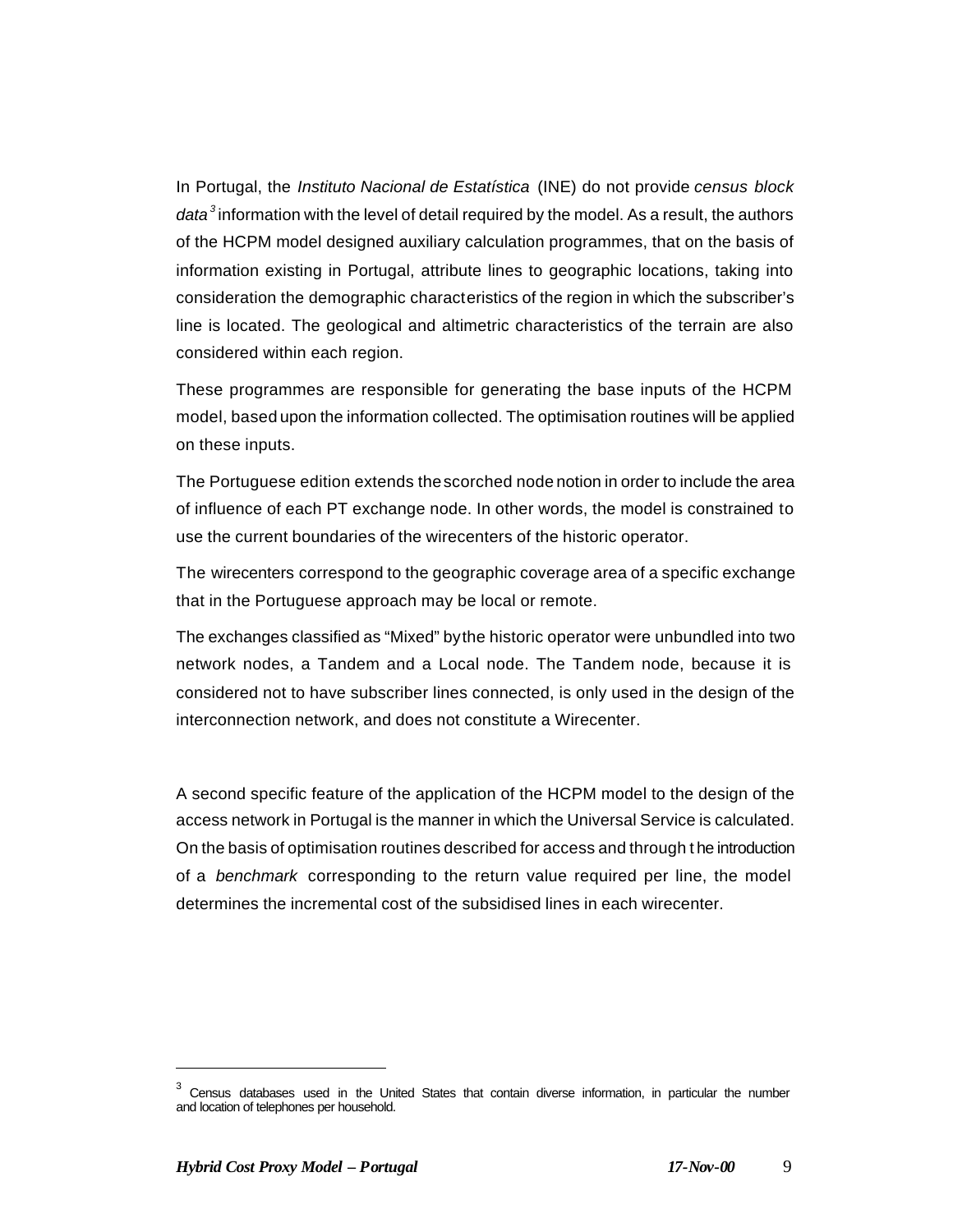#### **2.2.2 INTERCONNECTION**

The design of the interconnection network by the HCPM model is a function that has been added since the original version. The original version only took account of the design of the access network.

The model was applied to Portugal in accordance with the algorithms described in the previous section. For this purpose it was necessary to collect and process data concerning the exchange nodes of the historic operator (location, lines, peak traffic etc). The model's optimisation routines were then applied to this data.

The scorched node restriction at the level of the location of the exchange nodes of the historic operator do not, however, apply to the equipment in these locations. As a result, the switching equipment in each location may be substituted by more efficient equipment, as a result of the optimisation adopted by the model.

In this manner, the identification of the number and location of current wirecenters is the first step in the application of the optimisation procedure.

The model determines the interconnection rings and equipment in accordance with engineering parameters and cost minimisation routines, while ignoring the type of equipment in each location, and using a SDH technology with a topology of three levels (remote, local and tandem).

It should be noted, nonetheless, that the model enables routines to be applied to the current network configuration. For this purpose, it is sufficient to indicate the hierarchic relations between exchanges.

In this manner the Portuguese interconnection network will be the first to be conceived by HCPM, subject to the restriction in terms of number and location of the historic operator' nodes.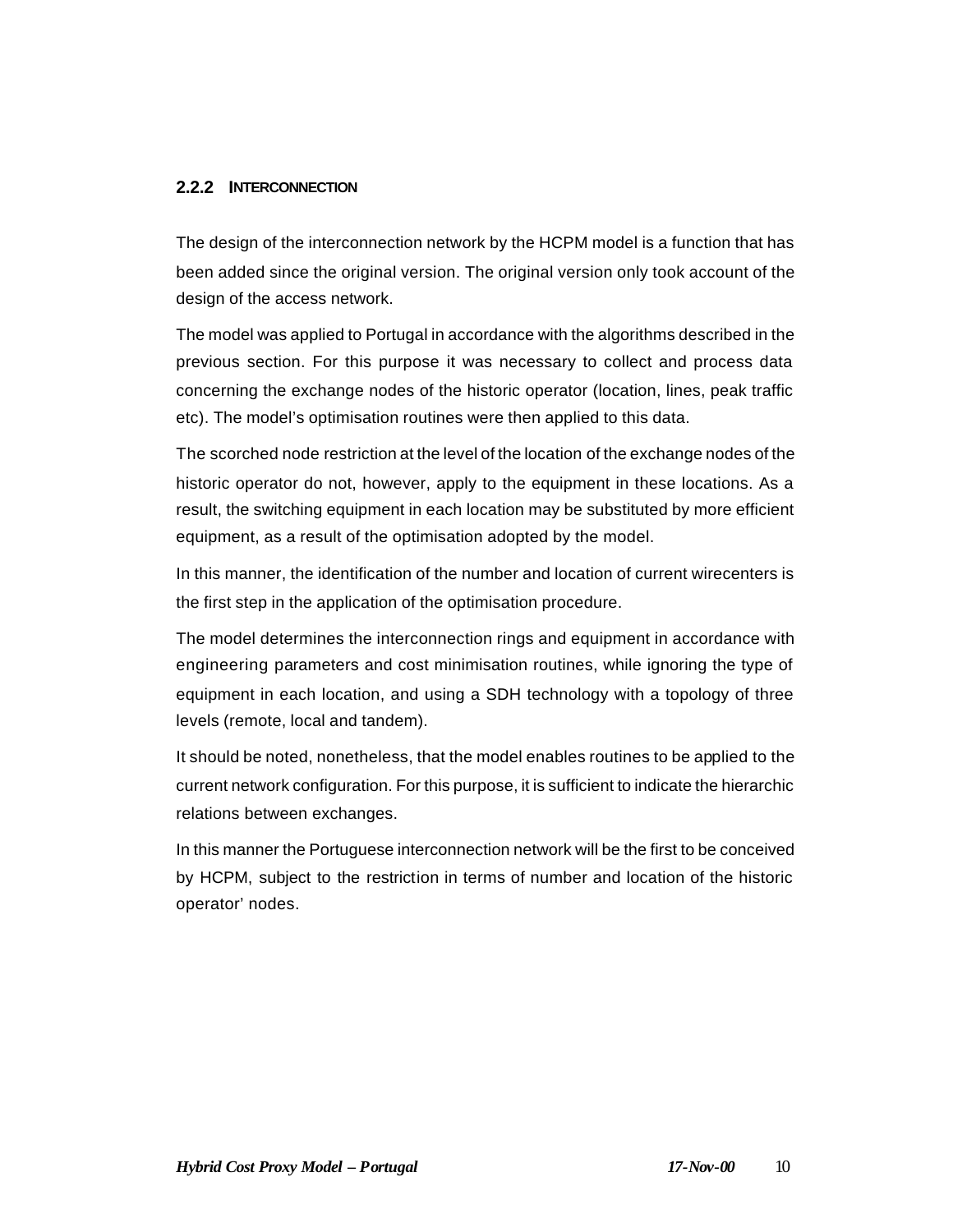# **3. INPUTS**

In order to apply the Hybrid Cost Proxy Model (HCPM) in Portugal it was necessary to extensively collect and systematically process a great deal of information: demographic, geographic, geological, altimetric and cartographic.

The reliability of the model's results depends not only on the engineering parameters and economic principles, which are integrated or used in model optimisation routines. It also depends upon a calculated detail related to customer location and terrain characteristics.

With the objective of developing an optimal telecommunications network based on Portugal Telecom (PT) switching nodes, a precise and separable database was compiled, identifying, wherever possible, the customer and his particular characteristics.

In this section the information sources are identified and some of the difficulties in processing information according to the model's requirements are described.

It should be noted that imprecise input values, due to the quality of available information, might imply less accuracy on output costs.

# **3.1 INFORMATION SOURCES**

Bearing in mind the requirements in terms of the separate nature and diversity of data, information was collected from the following institutions:

- Information on network topology granted by Portugal Telecom (PT):
	- o Local Telephone Networks Map drawn up by DGN/DSG, at a scale 1:500.000, identifying the local networks constituting each Network Group;
	- o Switches database, indicating the switch's identification code, its geographic location, the type, the number of residential, business and ISDN lines associated to it, etc. for the year 1998.
- Information on traffic billed by PT in 1998 per type of call;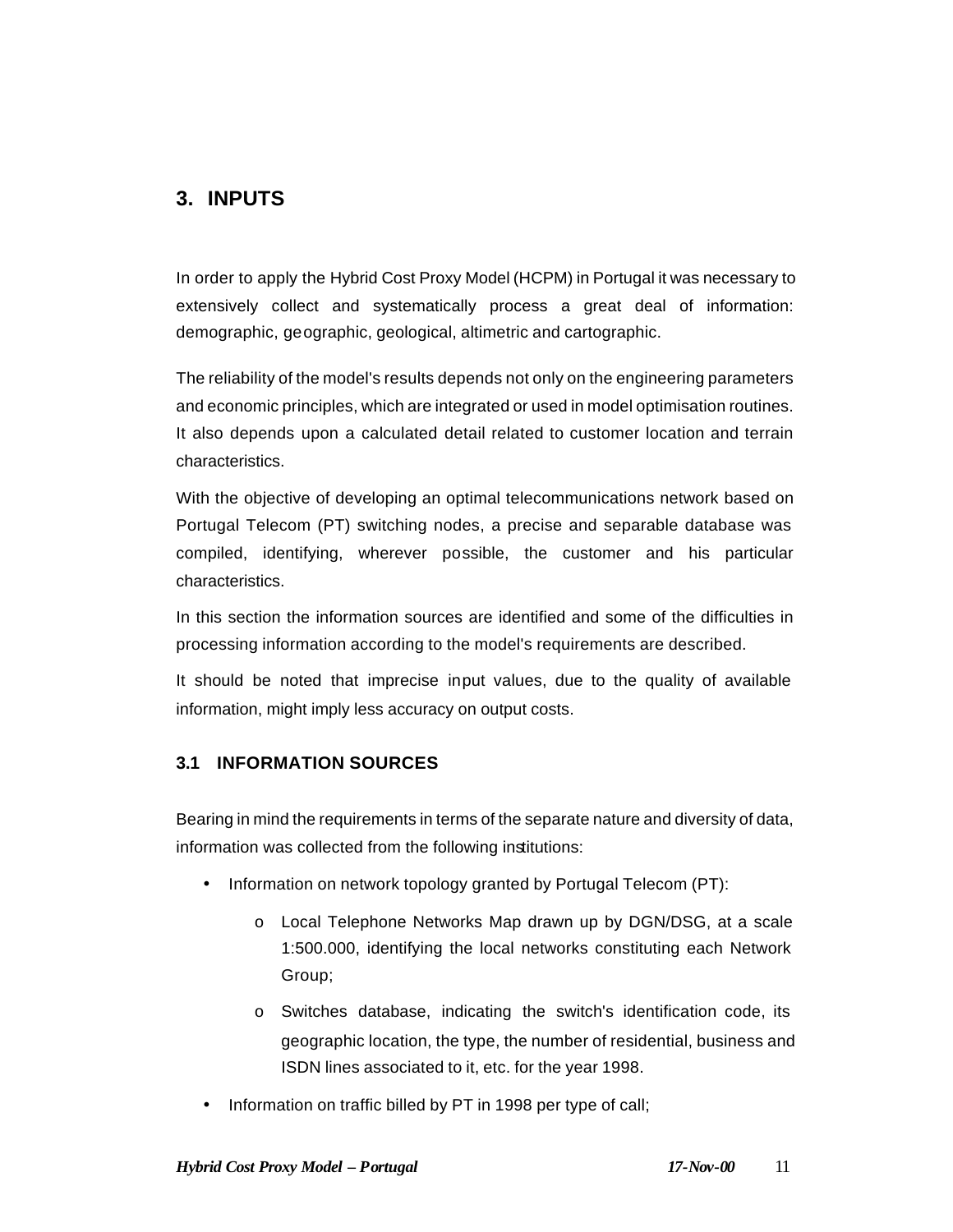- Military Maps on paper and in digital format of the *Instituto Geográfico do Exército* (IGE), highlighting information related to the buildings and to the digital model of the land with a grid spacing of 200 metres, (scales 1:25.000 and 1:250.000 respectively);
- Demographic data per *Freguesia<sup>4</sup>* from the *Instituto Nacional de Estatística* (INE) regarding the Censuses of 91 and Enterprises per *Concelho*<sup>5</sup> in 1997;
- *Freguesias* Digital Map granted by the *Direcção Geral do Ambiente (DGA)* for the year 1999;
- Geological Soil Type Maps from the *Instituto Geológico e Mineiro (IGM)*, currently being produced;
- Proper Geographic Information System software that contains information related to the location of ports, airports, beaches, places, etc.

Finally, whenever necessary, the National Telephone Directories and Portugal Telecom's national Enquiry Service (118) on the Internet, were consulted.

# **3.2 INFORMATION PROCESSING DIFFICULTIES**

# **3.2.1 ACCESS**

Based on the wirecenters of the historic operator, files were created for the access network that, for each location, identified information regarding the customer, such as: the number of lines and data related to the terrain and altimetry.

In the absence of census block data, that would clearly identify subscriber line demand, it was necessary in each wirecenter to attribute subscriber lines to the buildings included in the charts of the IGE.

In this process, the *Freguesias* map from the DGA, the list of PT switches, the Digitised Maps of the Wirecenters and the demographic information of the INE were all information sources used to create the desired databases.

 $\overline{\phantom{a}}$ 

 $<sup>4</sup>$  Portuguese administrative division.</sup>

<sup>5</sup> Portuguese administrative division. A *concelho* groups one or more *freguesias*.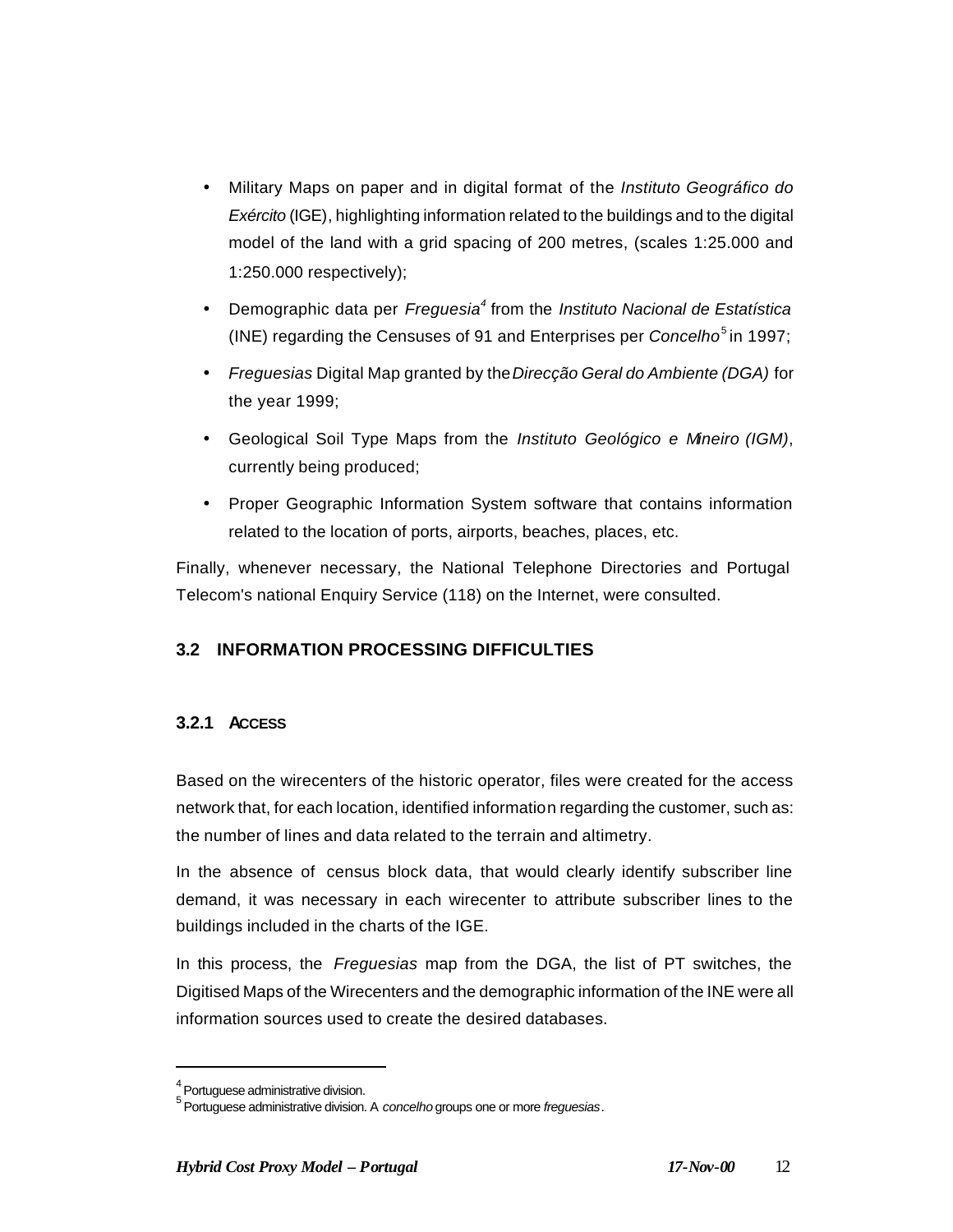Once this information had been processed, it was compiled by a programme especially developed for the purpose by the creators of the model. This programme, which attributes subscriber lines to the buildings, runs according to two alternatives: (i) it either attributes lines to switches based on the minimum distance in relation to the switch; (ii) or it attributes lines to a previously identified switch which also constitutes a Wirecenter of the historic operator.

It should be noted that Alternative (ii) has advantages over Alternative (i). Although Alternative (i) dispenses the digitisation and geocoding of PT's Wirecenters, thus speeding up the file generating process, Alternative (ii) has the ability to almost exactly reproduce the bord ers of PT Wirecenters. Thus, there is correspondence among the data granted by PT, in terms of the subscriber lines per switch and the total number of lines effectively attributed to the buildings in that Wirecenter.

Faced with the absence of census block data, ICP adopted the second alternative.

#### **3.2.2 INTERCONNECTION**

With regard to interconnection, the model requires a file that includes the following per switch: latitude and longitude co-ordinates, subscriber lines, peak traffic, peak interconnection traffic and leased lines. This file was created based on information provided by Portugal Telecom.

# **3.3 OTHER INPUTS**

In addition to the switch file for interconnection and the access files, the model also requires a set of inputs related to engineering parameters and input prices.

The contributions of operators with regard to engineering parameters and input prices will be appreciated and of great interest.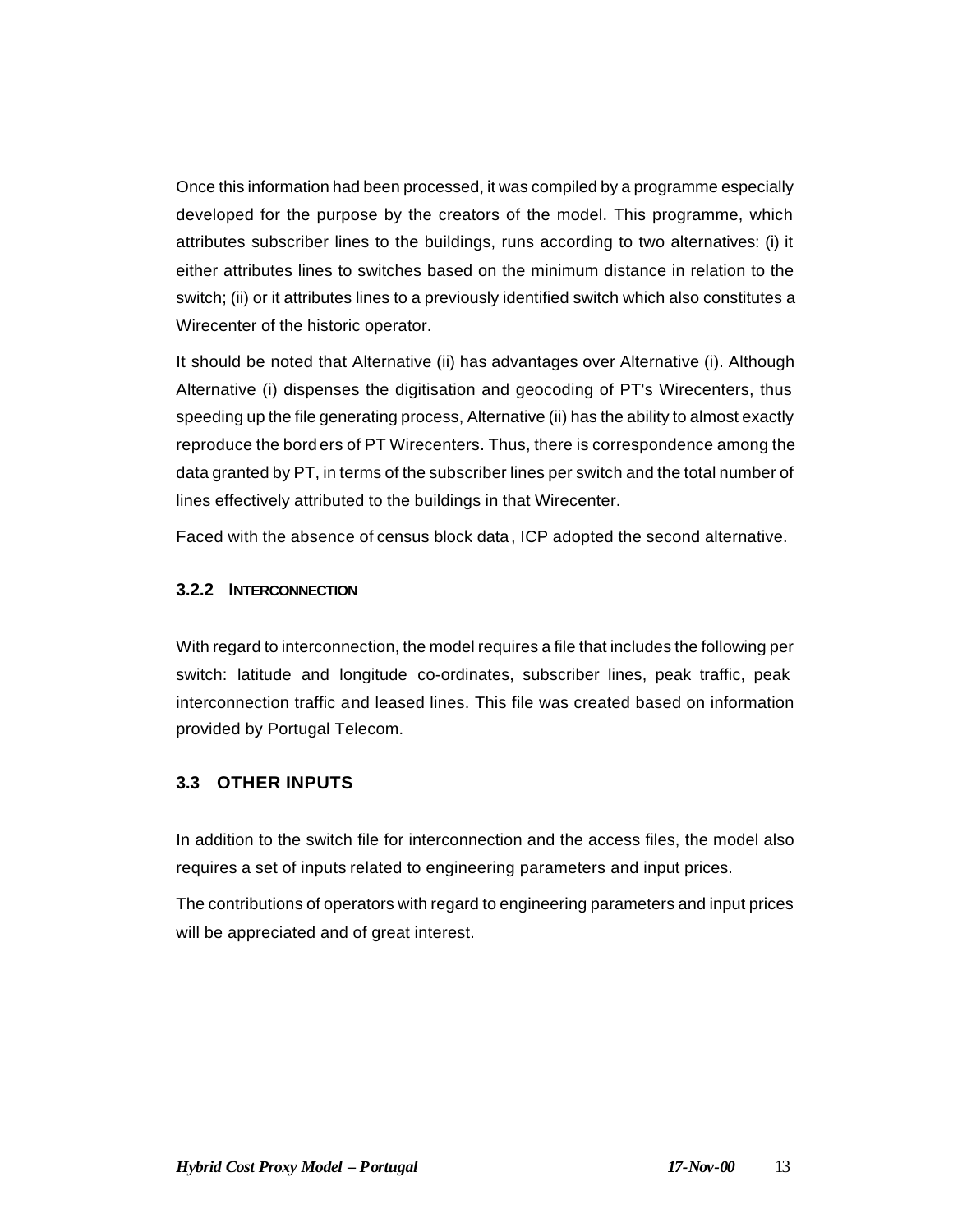# **4. OUTPUTS**

After carrying out the access, interconnection and universal service modules, the HCPM model establishes a diversified set of separate costs per element of the fixed telecommunications network. These network costs are attributed in function of the services seen as representative of the services supplied/demanded in the market.

Apart from the costs calculated by the model, there are other costs which are not subject to engineering modelling and which must be taken into account in a cost establishing process. These costs include non-network costs such as billing, commercialisation and sales, etc.

This section describes how the service cost design was conceived, including the universal service; it identifies the services deemed relevant; it describes the criteria and approaches adopted in attributing network costs; the way in which non-network costs were imputed; and it describes an alternative for setting the percentage of the cost of labour in the total cost.

### **4.1 NETWORK COSTS**

As the model calculates costs per network element, it is necessary to attribute these to the relevant services, which in this case are close to the current tariff system of the historic operator.

The *Routing Factors*<sup>6</sup> seek to reflect the average combination of network elements used in the production of a service. Thus, 19 combinations of network elements were identified according to the types of calls considered.

One identified 8 service groups, Local Access, Calls among network customers, International Calls, Public Payphones, Internet, Incoming Interconnection, Outgoing Interconnection and Transit Interconnection, totalling 23 services.

 $\overline{a}$ 

 $^6$  Note that the original HCPM documentation published by the US FCC uses a similar term to describe a quite different concept; however, in this section we use this terminology according to the convention of the European Union.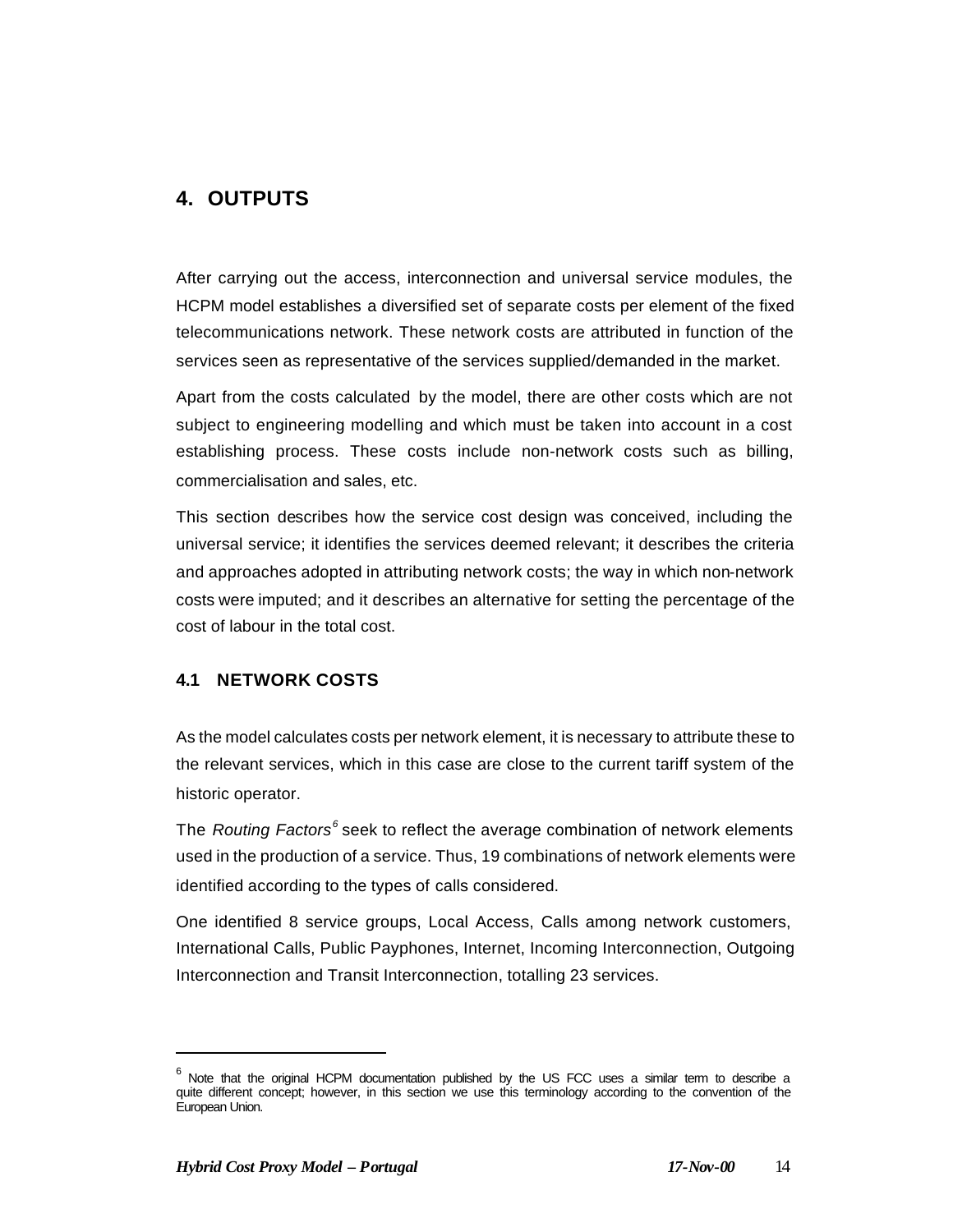Therefore, network costs per service are established based on defined Routing Factors, the traffic volumes billed in 1998 or the number of access lines for the end of 1998 and, naturally, based on the model optimisation results per network element, for the whole country.

Four approaches were considered for network costs attribution: Standalone Cost (SAC), Total Service Long Run Incremental Cost (TSLRIC), Long Run Average Incremental Cost (LRAIC) and Long Run Incremental Cost (LRIC).

For this purpose, 3 service groups were identified, including the services mentioned previously: Access, Traffic and Leased Lines.

It should be noted that the leased lines were only included so as to share the interconnection and access costs, as they are not sufficiently separate to allow for autonomous cost.

The HCPM, as well as other prospective engineering models, does not allow one to directly extract the values for labour included in the model's results. However, efforts were made aimed at ascertaining the magnitude of labour expenses included in the access, switching and transmission costs.

With the objective of calculating labour costs, with regard to the network, the model was carried out by considering that maintenance and running costs equalled zero and, later, by also withdrawing from the investment a percentage of the cost for equipment, cables and infrastructures of the exterior network.

### **4.2 NON-NETWORK COSTS**

When establishing the costs of services, one must add non-network costs to the network costs, for example, billing, commercialisation and sales, revenue to the State, etc.

The non-network costs may be apportioned in multiple ways. For example, they may be distributed proportionally to network cost values. Alternatively, one could add the network and non-network sensitive costs and distribute the non-sensitive (network and non-network) proportionally.

The non-network costs resulting from the analytical accounting of Portugal Telecom can eventually be used.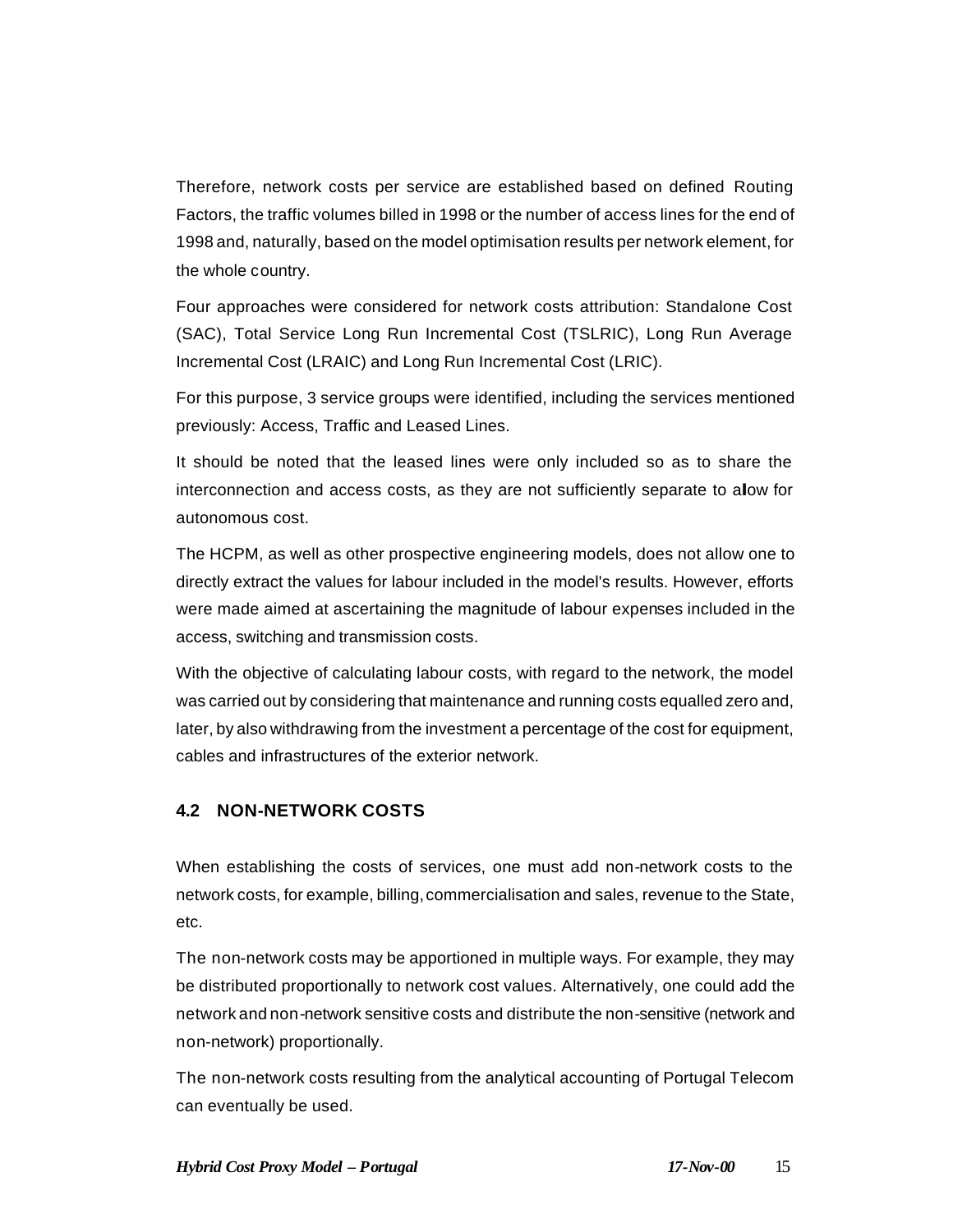### **4.3 UNIVERSAL SERVICE**

The programme developed in order to calculate th e Portuguese Universal Service cost is based on a certain *benchmark*, which is defined by the user and which corresponds to the expected return per line over a one-year period. Once the *benchmark* has been defined, the programme calculates the cost of lines in successively smaller-ranging areas, starting from the largest radius demarcating an area, via successive repetitions. The process is complete when the average cost of the lines in an area defined by a certain radius (the minimum radius), is equal to the *benchmark* value. Thus, is obtained the access cost of the furthest lines that an efficient enterprise, not subject to the obligation of providing the Universal Service, would not provide.

Contributions from operators regarding the *benchmark* value will be greatly appreciated, with special attention given to its calculation formula.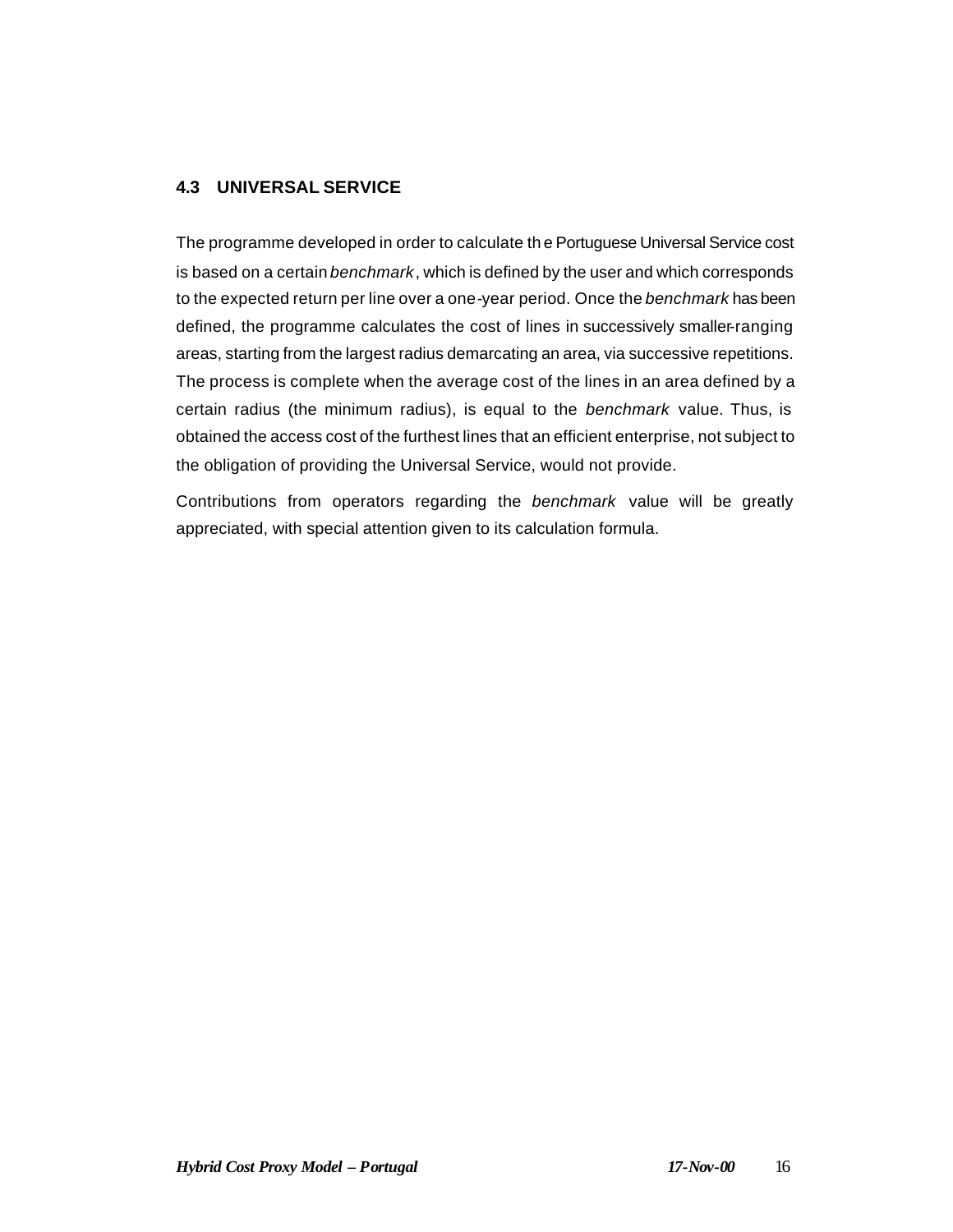# **5. CONCLUSION**

The HCPM model presented here describes the production function of the telecommunications services produced on the fixed Portuguese telecommunications network. It incorporates optimising routines for equipment in the switching nodes and for its interconnection in rings, which is an innovation among the current bottom-up models, and within the possible technologies it chooses the minimal cost technology.

In order to best deal with the imprecise nature of the available Portuguese information, namely the uncertainty regarding customer location, the original HCPM version was altered, by adding new programmes and modifying others.

The Portuguese interconnection network is the first to be modelled by HCPM. In fact, up until now, the HCPM had only been used to calculated access costs and the cost of universal service in networks of the United Sates of America.

The model's output was designed so as to reflect the Portuguese reality, namely so as to determine the network usage costs. Three service groups were defined: Access, Leased Lines and Traffic. The latter was broken down, via Routing Factors, into typical services of the historic operator, for which one defined the Standalone Cost (SAC), the Total Service Long Run Incremental Cost (TSLRIC), the Long Run Average Incremental Cost (LRAIC) and the Long Run Incremental Cost (LRIC). In this way, the model allows one to determine the operator's degree of tariff orientation regarding costs, irrespective of the relevant regulation cost. The model is also a powerful simulation tool, by changing the input value or the engineering constraints, and is thus suitable for research work. It is a model with limitations, the greatest of which is the long-term static approach it assumes; it does not account for the transition dynamics of the historic network. Currently, no engineering model can deal with the dynamic aspects of network transition. It is a model in process, i.e. it is never complete. For instance, with minor alterations, it can model the interconnection network of archipelagos like the Azores, or it can model cellular networks or even incorporate *first best* optimising routines.

The most likely prospect is that it will evolve in order to shape the costs of these realities. The model can therefore evolve in two distinct directions: (1) cost modelling